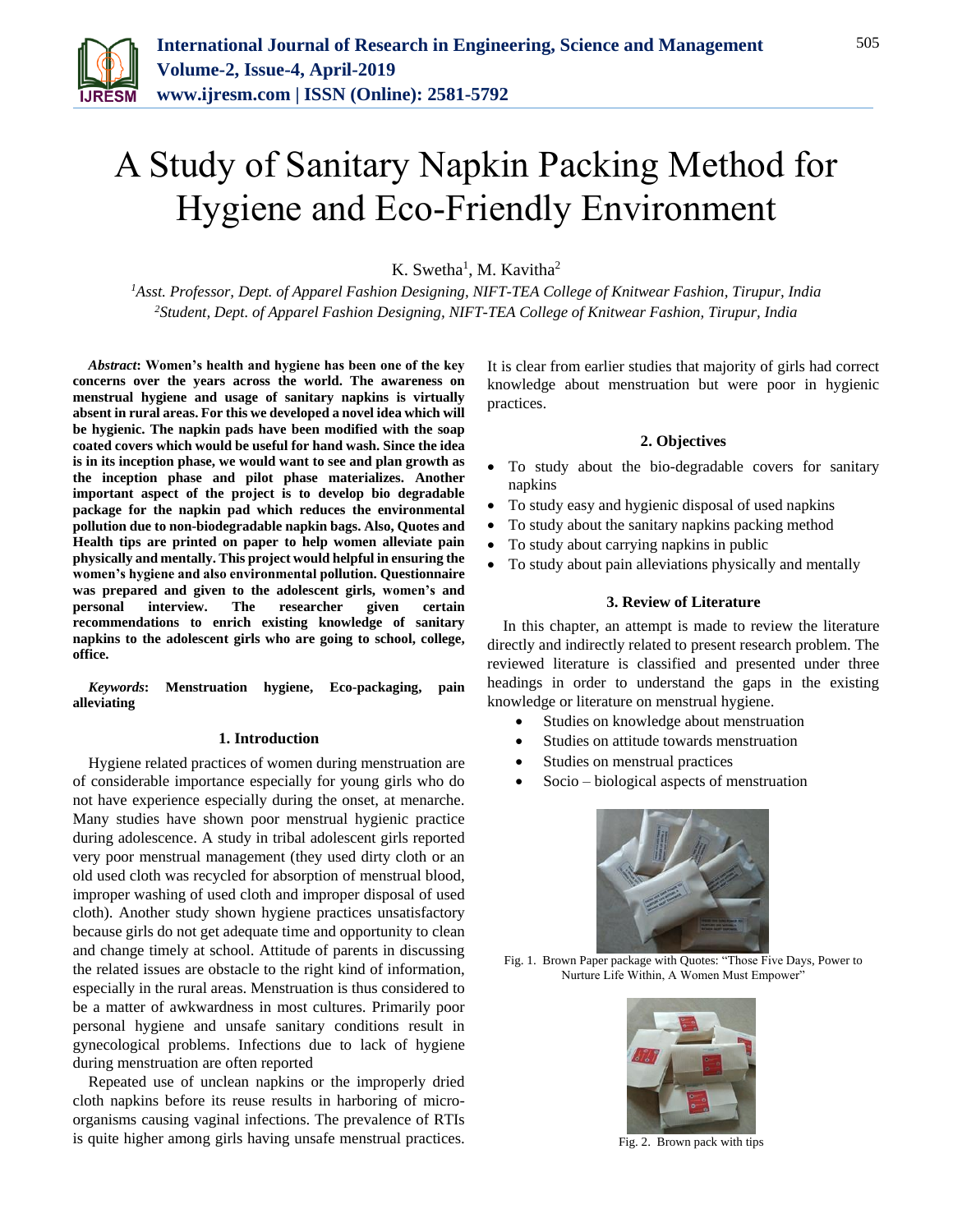

# **International Journal of Research in Engineering, Science and Management Volume-2, Issue-4, April-2019 www.ijresm.com | ISSN (Online): 2581-5792**



Fig. 3. Content in Tips

The study reveals that most of the girls used cloth as a menstrual pad, and they reused the cloth after washing it with soap and water and discarded the cloth by burning it after using it at least for 4 - 5 months. Very few girls use sanitary napkins available in the market; possibly due to low socioeconomic status, less availability at rural areas and lack of awareness. Majority of the girls were using cloth (46.67per cent) and only 15.67per cent were using sanitary napkins. Amongst those who used cloth, 65.70per cent were found to be suffering from genital infections as compared to 12.30per cent in those who used sanitary napkins. In another study, majority of the girls preferred cloth pieces rather than sanitary pads as menstrual absorbent. More than half of the girls were ignorant about the use of sanitary pads during menstruation Only 13.2% girls used only sanitary pads during menstruation and around 24.2% used both reusable cloth and sanitary pad. Apparently, poverty, high cost of disposable sanitary pads and to some extent ignorance dissuaded the study population from using the menstrual absorbents available in the market. It was observed in this study that the usual practice was to wash the cloth with soap in the pond after use and keep it at some secret place till the next menstrual period. To keep the cloth away from prying eyes, these were sometimes hidden in unhygienic places. Privacy for washing, changing or cleaning purpose is something very important for proper menstrual hygiene, but in this study, lack of privacy was an important problem both at home and at school. various methods that students used for disposing of used menstrual absorbents include disposal with domestic wastes 71.2%; burning 24.3%; burial 4.3% and flushing in toilet 0.3%. Heaps of sanitary napkins with a large amount of disease causing bacteria on them pose a significant threat to the hygiene in the surrounding areas. So, proper disposal is very important.

# **4. Scope of the Study**

- The main medical purpose of washing hands is to cleanse the hands of bacteria or viruses.
- If soap is not available, while using sanitary napkins hands can be cleaned with the paper soap.
- This project can be utilizes in future for making a research on the sanitary napkins packing materials.
- It is also about the environmental impact of the biodegradable packing method in napkin industry which also

guide women in disposing them.

- In future this project helps to introduce the bio-degradable packing material to the napkin industry.
- It helps women to overcome pain such as cramps by following the tips printed.

## **5. Research methodology**

Antiseptic soap scarps Melted soap solution (Fig. 4) Layer7 peeled from napkin Soap solution is applied on face side (Fig. 5) Drying for 30mins in a shadow Now the applied soap paper placed on  $6<sup>th</sup>$  layer of napkin The napkins should be folded as quarter size Packing with the brown paper contain quotations and tips

And finally packed with the bio-degradable cover



Fig. 4. Molten soap



Fig. 5. Dipped 7<sup>th</sup> Layer of napkin

#### **6. Suggestions**

The environmental impact of packing material (biodegradable) cover to the sanitary napkins are increased by using the bio bags and also soap strap of napkins are used for women's hygiene during their menstrual time. Hygiene is an important part for the women's of their reproductive systems.

The biodegradable cover and soap strap has developed comprehensive guidelines for packaging and hygiene.

- The alternative source for the non-degradable material in sanitary napkins.
- The environmental influence of bio-degradable bags.
- Consumer preference toward environmental-friendly products.